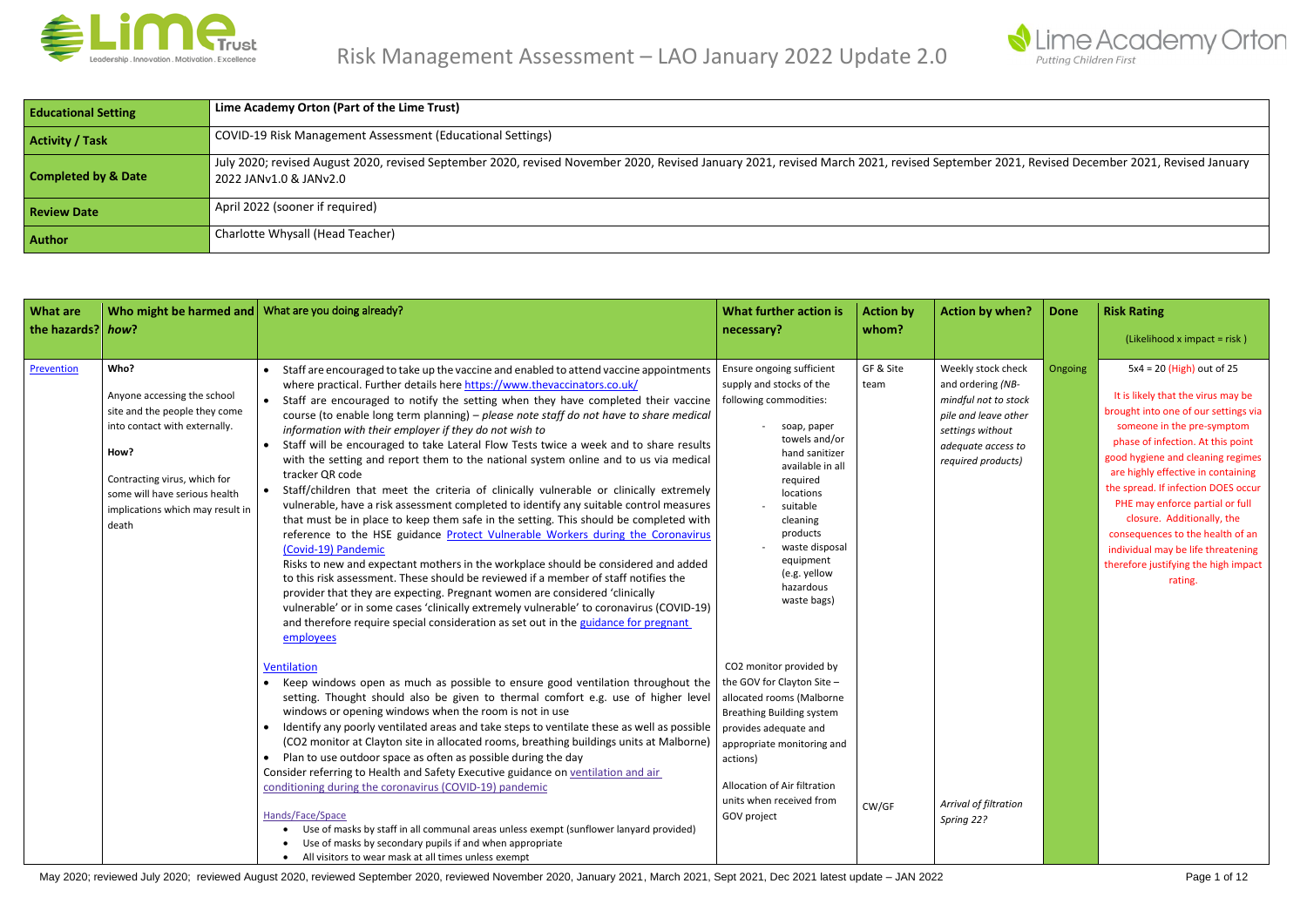

| <b>What are</b><br>Who might be harmed and What are you doing already?<br>the hazards? how?                                                                                                                                                                                                                                                                                                                                                                                                                             |                                                                                                                                                                                                                                                                                                                                                                                                                                                                                                                                                                                                                                                                                                                                                                                                                                                                                                                                                                                                                                                                                                                                                                                                                                                                                                                                                                                                                                                                                                                                                                                                                                                                                                                                                                                                                                                                                                                                                                                                                                                                                                                                                                                                                                                                                                                                                                                                                                                                                                                                                                                                                                                                                                                                                                                                                                                                                                                                                                                                                                                                                                                                                                                                                                                                                                                                                                                                                                                                           | What further action is<br>necessary?                                                                                                                                                                                                                                                                                                                                                                                                                                                                                                               | <b>Action by</b><br>whom?                                          | <b>Action by when?</b>                                                                                                   | <b>Done</b>                          | <b>Risk Rating</b><br>(Likelihood x impact = risk)                                                                                                                                                                                                                                                                                                                                                                                                                                                                                                                                                                                           |
|-------------------------------------------------------------------------------------------------------------------------------------------------------------------------------------------------------------------------------------------------------------------------------------------------------------------------------------------------------------------------------------------------------------------------------------------------------------------------------------------------------------------------|---------------------------------------------------------------------------------------------------------------------------------------------------------------------------------------------------------------------------------------------------------------------------------------------------------------------------------------------------------------------------------------------------------------------------------------------------------------------------------------------------------------------------------------------------------------------------------------------------------------------------------------------------------------------------------------------------------------------------------------------------------------------------------------------------------------------------------------------------------------------------------------------------------------------------------------------------------------------------------------------------------------------------------------------------------------------------------------------------------------------------------------------------------------------------------------------------------------------------------------------------------------------------------------------------------------------------------------------------------------------------------------------------------------------------------------------------------------------------------------------------------------------------------------------------------------------------------------------------------------------------------------------------------------------------------------------------------------------------------------------------------------------------------------------------------------------------------------------------------------------------------------------------------------------------------------------------------------------------------------------------------------------------------------------------------------------------------------------------------------------------------------------------------------------------------------------------------------------------------------------------------------------------------------------------------------------------------------------------------------------------------------------------------------------------------------------------------------------------------------------------------------------------------------------------------------------------------------------------------------------------------------------------------------------------------------------------------------------------------------------------------------------------------------------------------------------------------------------------------------------------------------------------------------------------------------------------------------------------------------------------------------------------------------------------------------------------------------------------------------------------------------------------------------------------------------------------------------------------------------------------------------------------------------------------------------------------------------------------------------------------------------------------------------------------------------------------------------------------|----------------------------------------------------------------------------------------------------------------------------------------------------------------------------------------------------------------------------------------------------------------------------------------------------------------------------------------------------------------------------------------------------------------------------------------------------------------------------------------------------------------------------------------------------|--------------------------------------------------------------------|--------------------------------------------------------------------------------------------------------------------------|--------------------------------------|----------------------------------------------------------------------------------------------------------------------------------------------------------------------------------------------------------------------------------------------------------------------------------------------------------------------------------------------------------------------------------------------------------------------------------------------------------------------------------------------------------------------------------------------------------------------------------------------------------------------------------------------|
|                                                                                                                                                                                                                                                                                                                                                                                                                                                                                                                         | All visitors to undertake a LFT prior to attendance<br>Regular hand washing (soap and hot water for at least 20 seconds)<br>Use of hand sanitiser<br>Social distancing whenever possible<br>Ventilation of rooms at all times                                                                                                                                                                                                                                                                                                                                                                                                                                                                                                                                                                                                                                                                                                                                                                                                                                                                                                                                                                                                                                                                                                                                                                                                                                                                                                                                                                                                                                                                                                                                                                                                                                                                                                                                                                                                                                                                                                                                                                                                                                                                                                                                                                                                                                                                                                                                                                                                                                                                                                                                                                                                                                                                                                                                                                                                                                                                                                                                                                                                                                                                                                                                                                                                                                             |                                                                                                                                                                                                                                                                                                                                                                                                                                                                                                                                                    |                                                                    |                                                                                                                          |                                      |                                                                                                                                                                                                                                                                                                                                                                                                                                                                                                                                                                                                                                              |
| Who?<br>Response to<br>any infection/<br>Staff, pupils and families<br>suspected<br>infection<br>How?<br>Closure of school to specific<br>cohorts or in extreme cases full<br>closure.<br>Staff- additional stress and<br>anxiety caused by risk of virus<br>and provision of remote<br>learning<br>Pupils- Loss of educational<br>provision and access to<br>specialist resources. Additional<br>impact on wellbeing and mental<br>health<br>Families- potential loss of<br>earnings, poverty or loss of<br>employment | Child or staff member displaying symptoms:<br>Ensure that all staff are aware of the symptoms of Covid-19 and are alert to how to respond:<br>$\bullet$<br>○ A high temperature – this means the child feels hot to touch on their chest or back (you<br>do not need to measure their temperature)<br>A new, continuous cough - this means coughing a lot for more than an hour, or 3 or<br>more coughing episodes in 24 hours (if a child usually has a cough, it may be worse than<br>usual)<br>o Loss or change to sense of smell or taste - this means the child noticed they cannot<br>smell or taste anything, or things smell or taste different to normal<br>Adults who are displaying symptoms should self-isolate and get a PCR test. A poster will be<br>$\bullet$<br>displayed at all entrances advising adults of this.<br>If a member of staff has tested positive using a home based or workplace testing Lateral Flow<br>$\bullet$<br>Device test they should book a polymerase chain reaction (PCR) test immediately to confirm the<br>result and self-isolate until that result is available.<br>If a child or staff member develops symptoms compatible with coronavirus, they should rapidly<br>be sent home and advised to get a PCR test. If the test is positive they should self-isolate for 10<br>full days from the day after their symptoms started. Their fellow household members will be<br>advised to complete daily LFTs for 10 days or 7 days if negative LFT on day 6 and day 7 24hrs<br>apart. All children and staff will be directed to the NHS Test and Trace portal if they display<br>symptoms of coronavirus to book a test and tracing of contacts to take place:<br>https://www.nhs.uk/conditions/coronavirus-covid-19/testing-and-tracing/<br>The isolation period includes the day the symptoms started and the next 10 full days, or 7 days<br>if negative LFT on day 6 and day 7 24hrs apart FROM 17.01.22 The isolation period includes the<br>day the symptoms started and the next 10 full days, or 5 days if negative LFT on day 5 and day<br>6 24hrs apart<br>The manager will support the family/staff member and ensure the outcome of the test in passed<br>$\bullet$<br>to the setting without delay.<br>Identify an area where any child displaying symptoms can be isolated whilst they are waiting for<br>$\bullet$<br>collection. Ensure a familiar adult, with appropriate PPE stays with them.<br>Ensure that all children have up to date contact details to enable parents/carers to be contacted<br>quickly.<br>Consider how the isolation area can be easily cleaned after use.<br>Engage with the NHS Test and Trace process- Close contacts will be identified by the NHS Test<br>$\bullet$<br>and Trace service and advised on requirements to self-isolate. From 16 <sup>th</sup> August only adults over<br>18 years who have not received two vaccinations will be required to self-isolate on contact with<br>a positive case. Children under the age of 18 and adults who have received two doses of an<br>authorised Covid-19 vaccine more than two weeks previously will no longer have to self-isolate<br>if they are in close contact but will be advised to take a PCR test<br>If advised by Public Health the setting should implement their Outbreak Management Plan<br>System and protocol in place to manage confirmed cases of coronavirus (COVID-19) amongst the<br>school community | In the event of suspected<br>infection in school for;<br>1 case (infected person<br>isolated, removed from the<br>site ASAP following isolation<br>protocol). Test should be<br>sought, isolation begins and<br>results shared with setting<br>as soon as available. After<br>isolation period (10 days)<br>and when symptom free<br>(Fever) return to school.<br>2 or more confirmed cases<br>within 1- days within a<br>group or cluster may be<br>deemed a 'break out' Head<br>teacher to seek advice and<br>guidance via PHE on next<br>steps. | SLT member<br>CW or person<br>deputising for<br>the<br>Headteacher | Immediate upon<br>notification of<br>suspected case<br>Immediate upon<br>notification of 2 or<br>more confirmed<br>cases | When<br>required<br>When<br>required | $4x4 = 16$ (High) out of 25<br>Even with the mitigations<br>implemented and strict entrance<br>process it still remains likely that<br>the virus may be brought into one<br>of our settings via someone in the<br>pre-symptom phase of infection.<br>They may then continue to access<br>the setting until symptoms present.<br>If infection DOES occur PHE may<br>enforce partial or full closure<br>causing stress and anxiety.<br>Additionally, the consequences to<br>the health of an individual who<br>may have become infected as part<br>of a 'break out' may be life<br>threatening therefore justifying the<br>high impact rating. |

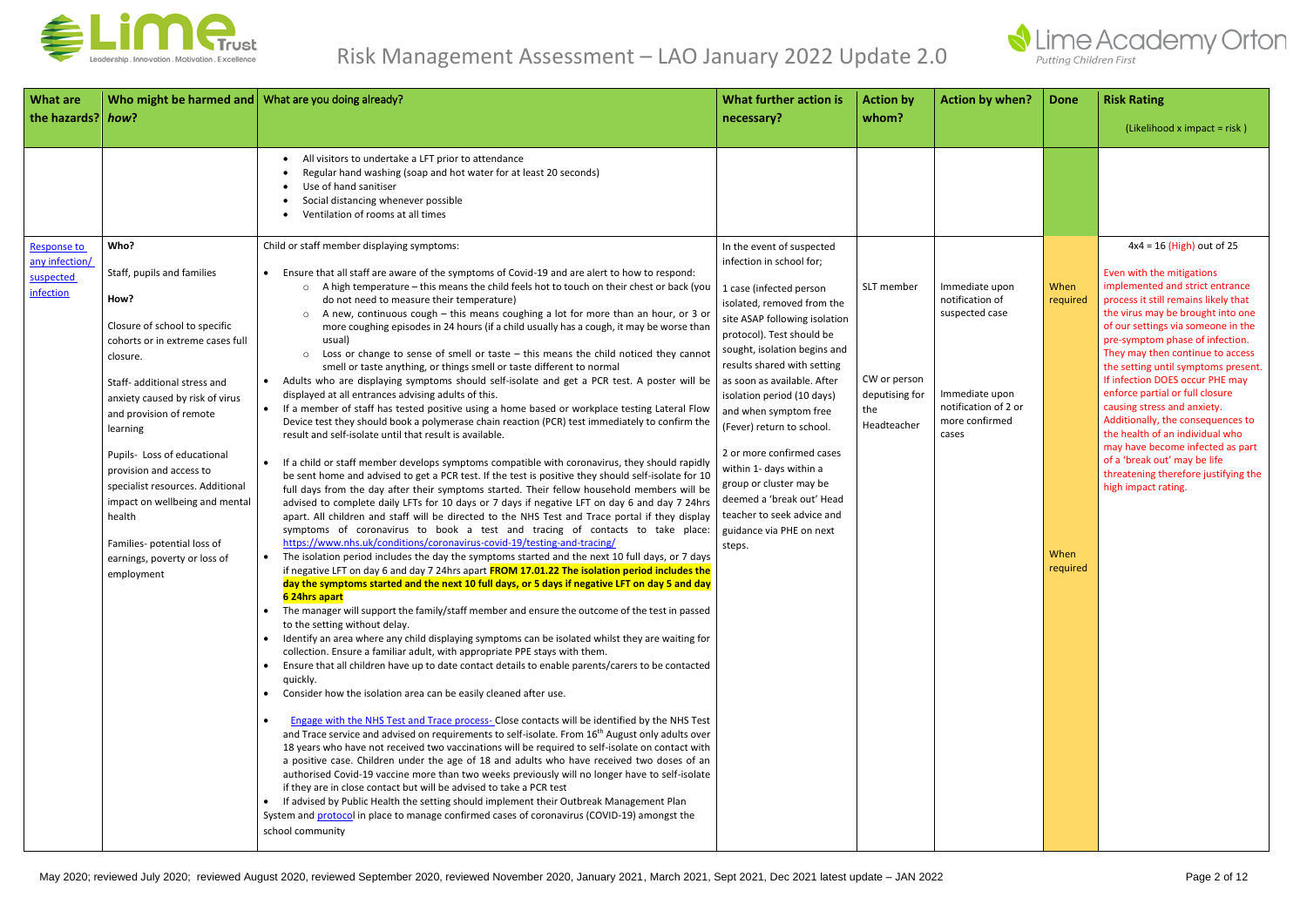

| <b>What are</b><br>the hazards? how?                 | Who might be harmed and   What are you doing already?                                                                                                                                                                                                                                                                                                                       |                                                                                                                                                                                                                                                                                                                                                                                                                                                                                                                                                                                                                                                                                                                                                                                                                        | What further action is<br>necessary?                              | <b>Action by</b><br>whom? | <b>Action by when?</b> | <b>Done</b> | <b>Risk Rating</b><br>$(Likelihood x impact = risk)$                                                                                                                                                                                                           |
|------------------------------------------------------|-----------------------------------------------------------------------------------------------------------------------------------------------------------------------------------------------------------------------------------------------------------------------------------------------------------------------------------------------------------------------------|------------------------------------------------------------------------------------------------------------------------------------------------------------------------------------------------------------------------------------------------------------------------------------------------------------------------------------------------------------------------------------------------------------------------------------------------------------------------------------------------------------------------------------------------------------------------------------------------------------------------------------------------------------------------------------------------------------------------------------------------------------------------------------------------------------------------|-------------------------------------------------------------------|---------------------------|------------------------|-------------|----------------------------------------------------------------------------------------------------------------------------------------------------------------------------------------------------------------------------------------------------------------|
|                                                      |                                                                                                                                                                                                                                                                                                                                                                             | Protocol for containment of any outbreak by following local health protection team advice, close<br>liaison with Trust and LA (Jon Lewis 07920160402)<br>Cambridgeshire Contact Tracing Team: 01223 758088,<br>Or refer to the Cambridgeshire and Peterborough COVID-19 Local Outbreak Management Plan<br>Notify Trust via report@limetrust.org<br>Communication systems with stakeholders (staff, parents, transport, visiting professionals, LA and<br>trust) are in place:<br>- Staff via email and Arbor notification system<br>-Parents via Arbor text and email notification system (back up of telephone)<br>-Transport via email and telephone<br>-visiting professionals via email<br>-LA via email, telephone and text<br>-Trust via email, telephone and text<br>- 2 levels of letter issues (staff, pupil) |                                                                   |                           |                        |             |                                                                                                                                                                                                                                                                |
| Contingency<br>planning for a<br>further<br>outbreak | Who?<br>Staff, pupils and families<br>How?<br>Staff- additional stress and<br>anxiety caused by risk of virus<br>and provision of remote<br>learning<br>Pupils- Loss of educational<br>provision and access to<br>specialist resources. Additional<br>impact on wellbeing and mental<br>health<br>Families- potential loss of<br>earnings, poverty or loss of<br>employment | In the event of a local outbreak, school outbreak or variant the PHE health protection team or<br>$\bullet$<br>local authority may advise a school or number of schools to close temporarily to help control<br>transmission. Schools will need a contingency plan for this eventuality.<br>Plans are in place to respond to individual measures<br>$\bullet$<br>If contingency is evoked or in the case of a return to national lockdown measures we will move<br>$\bullet$<br>to remote learning + remain pupil facing for those deemed Vulnerable or Critical worker<br>children (given the nature of the setting all pupils would fall into this category, but decisions<br>will be made based on staff availability)                                                                                              | Communications prepared<br>in advance for initial<br>notification | CW                        | Completed              |             | $3x4 = 12$ (Medium) out of 25<br>A sustainable model is planned for<br>to allow the vast majority of pupils<br>to attend on a PT basis if parents<br>choose for them to do so.<br>Keyworker child provision is in<br>place to meet Government<br>expectations. |

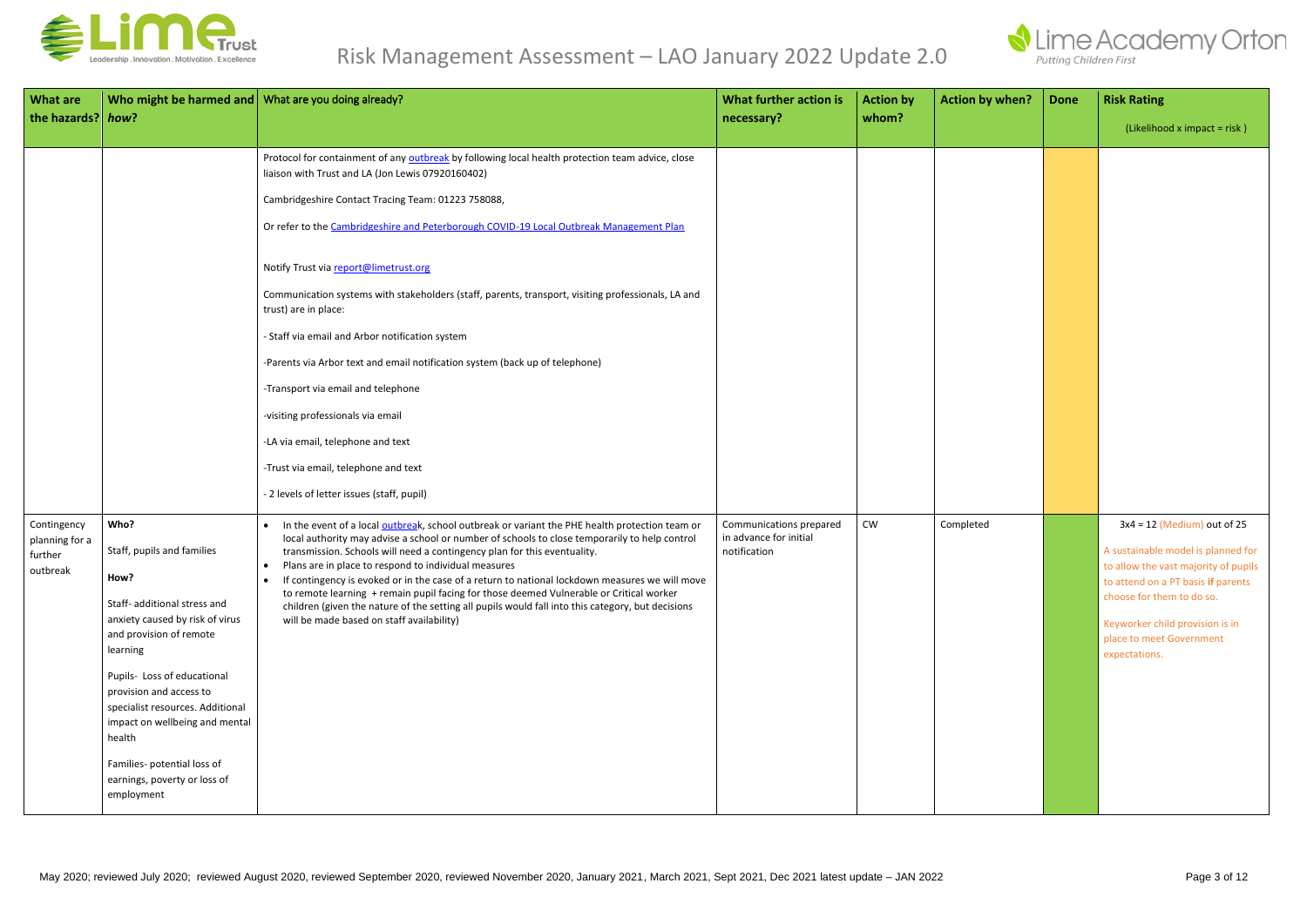

| <b>What are</b><br>the hazards? how?       | Who might be harmed and What are you doing already?                                                                                                                                                                                                                                                                                                                                                       |                                                                                                                                                                                                                                                                                                                                                                                                                                                                                                                                                                                                                                                                                                                                                                                                                                                                                                                                                                                                                                                                                                                                                                                                                                                                                                                                                                                                                                                                                                                                                                                              | What further action is<br>necessary?                                                                                                                                                                                                   | <b>Action by</b><br>whom?    | <b>Action by when?</b> | <b>Done</b> | <b>Risk Rating</b><br>(Likelihood x impact = risk)                                                                                                                                                                                                                                                                                                                                                                                                                                                                                                                                                                                                              |
|--------------------------------------------|-----------------------------------------------------------------------------------------------------------------------------------------------------------------------------------------------------------------------------------------------------------------------------------------------------------------------------------------------------------------------------------------------------------|----------------------------------------------------------------------------------------------------------------------------------------------------------------------------------------------------------------------------------------------------------------------------------------------------------------------------------------------------------------------------------------------------------------------------------------------------------------------------------------------------------------------------------------------------------------------------------------------------------------------------------------------------------------------------------------------------------------------------------------------------------------------------------------------------------------------------------------------------------------------------------------------------------------------------------------------------------------------------------------------------------------------------------------------------------------------------------------------------------------------------------------------------------------------------------------------------------------------------------------------------------------------------------------------------------------------------------------------------------------------------------------------------------------------------------------------------------------------------------------------------------------------------------------------------------------------------------------------|----------------------------------------------------------------------------------------------------------------------------------------------------------------------------------------------------------------------------------------|------------------------------|------------------------|-------------|-----------------------------------------------------------------------------------------------------------------------------------------------------------------------------------------------------------------------------------------------------------------------------------------------------------------------------------------------------------------------------------------------------------------------------------------------------------------------------------------------------------------------------------------------------------------------------------------------------------------------------------------------------------------|
| Social<br>Distancing in<br>school          | Who?<br>Staff, pupils and families<br>How?<br>Staff- additional stress and<br>anxiety caused by risk of virus<br>and pupil lack of understanding<br>of social distancing<br>Pupils- Loss of intensive<br>support, physical prompt and<br>possible damage to<br>relationships<br>Families- Inability to readily<br>access the school site may<br>result in feelings of isolation<br>and/or being unwelcome | Protocol and RAs in place to minimise contact between individuals and maintain social<br>distancing where possible, supported by signage and regular reminders via daily, morning<br>briefings<br>Reducing the number of contacts between children and staff. This will be achieved through<br>reducing unnecessary contacts and through maintaining distance between individual when and<br>wherever possible (including use of Teams for staff meetings, allocated outdoor areas and<br>transportation of pupils within designated bubble)<br>The numbers of pupils and adults in a room is based on the needs of the pupils and the size of<br>$\bullet$<br>the classroom.<br>Staff to wherever possible to remain in their own class group to avoid unnecessary contact, this<br>includes virtual meetings, staff to access Teams via their class group only.-<br>Staff and pupil's groups will be consistent during their time in school.<br>$\bullet$<br>Allocation of PPA cover by building rather than Pathway to reduce transmission<br>$\bullet$<br>All visitor access to the school- Where external agencies/services are essential, information of<br>protocols in place are provided and they are expected to abide by our practices and protocols,<br>including but not limited to, regular hand sanitisation, social distancing reduced resources use.<br>Use of classrooms to reduce risk of contact with other groups at lunch time and allocated<br>external area or staggering of use with interim spot cleaning<br>Ensure availability of staff is adequate<br>$\bullet$ | • Furniture and<br>equipment will be in a<br>position where it<br>reduces pinch points,<br>ensuring that free<br>movement and<br>appropriate spacing is<br>possible from<br>September 2020<br>Daily deep cleaning of<br>all used rooms | SLT/Site<br>Easyclean        | Completed<br>Daily     |             | $4x4 = 16$ (High) out of 25<br>It is likely that the virus may be<br>brought into one of our settings via<br>someone in the pre-symptom<br>phase of infection. While the use of<br>good hygiene and cleaning regimes<br>are highly effective in containing<br>the spread we acknowledge that<br>the vast majority of pupils will be<br>unable to socially distance and/or<br>will require support to follow hand<br>hygiene requirements. If infection<br>DOES occur PHE may enforce<br>partial or full closure. Additionally,<br>the consequences to the health of<br>an individual may be life<br>threatening therefore justifying the<br>high impact rating. |
| Cleaning                                   | Who?<br>Staff, contractors<br>How?<br>Staff- additional requirements<br>under enhanced safeguarding<br>duties in response to COVID-19<br>(e.g. spot cleaning and area<br>preparation and post-use<br>cleaning)                                                                                                                                                                                            | All staff need to take reasonable steps to ensure the standards of cleanliness are at the<br>appropriate level to maintain a duty of care for colleagues and pupils.<br>Removal of furniture and equipment which are hard to clean eg. soft furnishings.<br>More frequent cleaning procedures are in place across both campus', particularly in communal<br>areas and at touch points including:<br>Taps and washing facilities,<br>Toilet flush and seats,<br>Door handles and push plates,<br>$\circ$<br>Handrails on staircases and corridors,<br>Lift and hoist controls,<br>Machinery and equipment controls,<br>All areas used for eating must be thoroughly cleaned at the end of each break,<br>including chairs and door handles<br>Telephone equipment, Keyboards, photocopiers and other office equipment,<br>classroom desks and chairs.<br>Where possible ensure surfaces are kept clear to enable cleaning<br>$\bullet$<br>If we have been informed that someone has tested positive with covid-19 then any area/room<br>they have accessed should undergo a thorough clean.<br>Surfaces should be washed with hot soapy water, then sprayed with disinfectant and left for at least<br>60 seconds (or the manufacturers recommendations should be followed) prior to wiping. Care<br>should be taken to ensure children cannot access the surfaces during this time.                                                                                                                                                                                                          | Consider whether any<br>outdoor play<br>equipment should be<br>used and if so ensure<br>pupils wash their hands<br>afterwards.                                                                                                         | SLT as part of<br>bubble RAs | Ongoing                |             | $2x4 = 8$ (Medium) out of 25<br>A systematic approach and<br>completion of cleaning regime will<br>significantly mitigate the risk of<br>transmission with school due to the<br>weaknesses in relation to the<br>products used as part of the<br>process<br>If the protocol is not followed the<br>risk from contracting the virus will<br>remain high and the effects can be<br>significant                                                                                                                                                                                                                                                                    |
| Lunchtime<br><b>Catering</b><br>facilities | Who?<br>Staff and pupils<br>How?<br>Staff- additional pressures of<br>food preparation and                                                                                                                                                                                                                                                                                                                | Social distancing can be achieved in the school kitchen due to the relatively low staff numbers<br>operating within the kitchen areas. The serving hatches form a 'natural barrier' this coupled<br>with use of a 1 way pick up and return system and allotted time slots to avoid bottle neck<br>within the dining areas should significantly reduce the risk.                                                                                                                                                                                                                                                                                                                                                                                                                                                                                                                                                                                                                                                                                                                                                                                                                                                                                                                                                                                                                                                                                                                                                                                                                              | Review the use of<br>classroom dining as<br>a longer term<br>solution                                                                                                                                                                  | <b>CW</b>                    | Completed              |             | $2x4 = 8$ (Medium) out of 25<br>A systematic approach and staff<br>strict following of the regime will<br>significantly mitigate the risk of<br>transmission and remove enhances<br>risks from high 'footfall' areas                                                                                                                                                                                                                                                                                                                                                                                                                                            |

May 2020; reviewed July 2020; reviewed August 2020, reviewed September 2020, reviewed November 2020, January 2021, March 2021, Sept 2021, Dec 2021 latest update – JAN 2022 Page 4 of 12

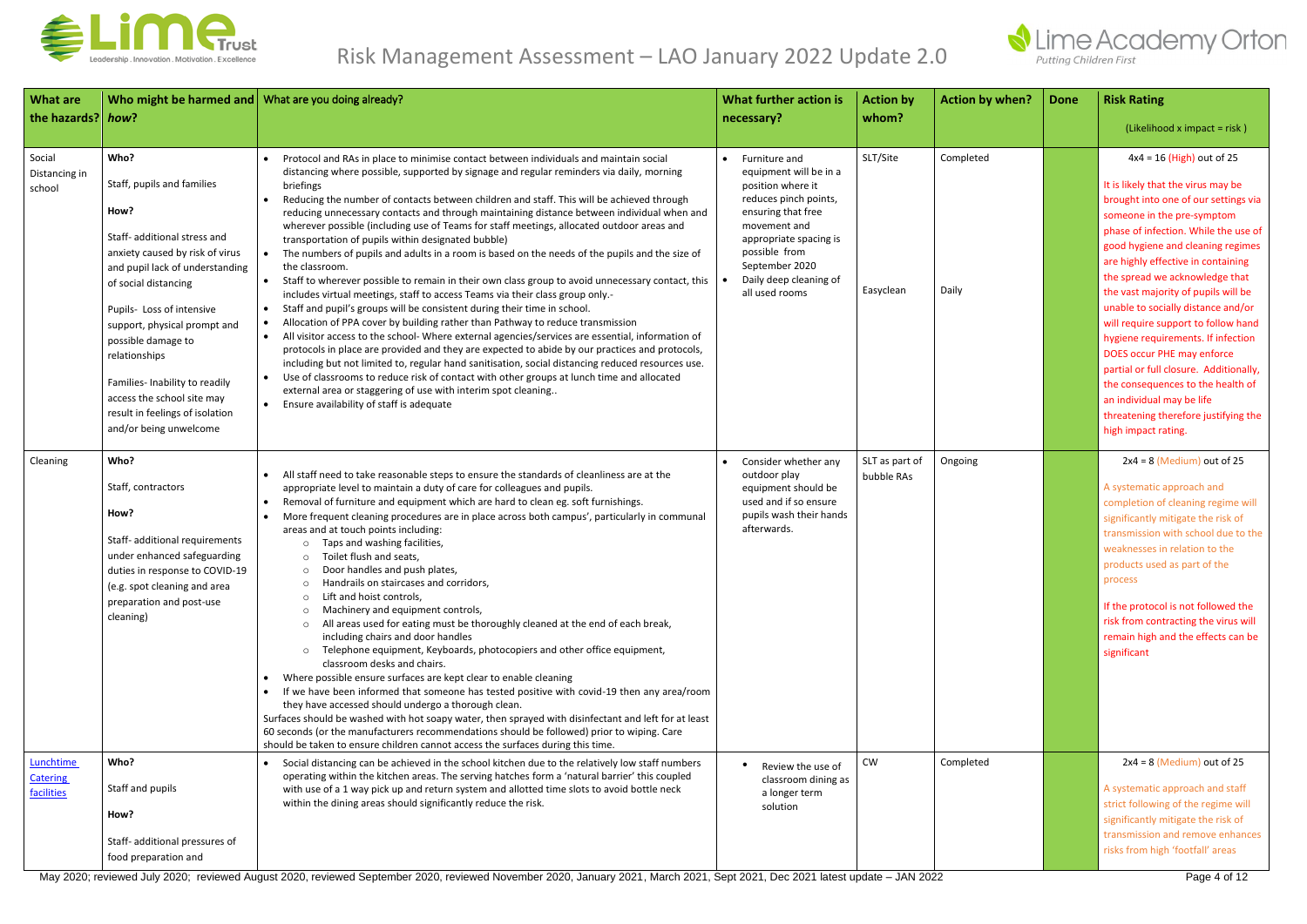

| <b>What are</b><br>the hazards? how?   | Who might be harmed and What are you doing already?                                                                                                                                                                                                                                                                                                                                                                                       |                                                                                                                                                                                                                                                                                                                                                                                                                                                                                                                                                                                                                                               | What further action is<br>necessary?                                                                                                                                                                            | <b>Action by</b><br>whom?    | <b>Action by when?</b>                  | <b>Done</b> | <b>Risk Rating</b><br>$(Likelihood x impact = risk)$                                                                                                                                                                                                                                                                                                     |
|----------------------------------------|-------------------------------------------------------------------------------------------------------------------------------------------------------------------------------------------------------------------------------------------------------------------------------------------------------------------------------------------------------------------------------------------------------------------------------------------|-----------------------------------------------------------------------------------------------------------------------------------------------------------------------------------------------------------------------------------------------------------------------------------------------------------------------------------------------------------------------------------------------------------------------------------------------------------------------------------------------------------------------------------------------------------------------------------------------------------------------------------------------|-----------------------------------------------------------------------------------------------------------------------------------------------------------------------------------------------------------------|------------------------------|-----------------------------------------|-------------|----------------------------------------------------------------------------------------------------------------------------------------------------------------------------------------------------------------------------------------------------------------------------------------------------------------------------------------------------------|
|                                        | subsequent transportation to<br>classroom areas<br>Pupils-Loss of routine and the<br>distress this may cause                                                                                                                                                                                                                                                                                                                              |                                                                                                                                                                                                                                                                                                                                                                                                                                                                                                                                                                                                                                               |                                                                                                                                                                                                                 |                              |                                         |             | If the protocol is not followed the<br>risk from contracting the virus will<br>remain high and the effects remain<br>significant                                                                                                                                                                                                                         |
| Fire Safety                            | Who?<br>Staff and pupils<br>How?<br>Staff- additional pressure of<br>maintaining distances between<br>registration groups. Risk of<br>communal gathering space is<br>outweighed by risk of death by<br>fire<br>Pupils- Risk of gathering in a<br>communal, school wide may<br>result in enhanced<br>transmission.                                                                                                                         | Personal Emergency Evacuation Plans (PEEPs) must continue to be in place for those staff that<br>continue to work in the school and any pupils that access the school site, which should include<br>lifts.<br>All emergency escape routes / doors are fully operational and kept clear.<br>$\bullet$<br>Reminders to staff and pupils that if the fire alarm is activated that they must still keep 2m<br>$\bullet$<br>distancing where safe to do when at the evacuation 'rally' point.<br>Revised muster points at Clayton site to facilitate social distancing more easily while still in line<br>$\bullet$<br>of sight of fire marshals   | Reviewed- no changes<br>currently required                                                                                                                                                                      | N/A                          | N/A                                     | N/A         | $2x3=6$ (low) out of 25<br>The existing practice already<br>encompasses the 2 meter rule<br>where it is safe to do so. The swift<br>and effective evacuation in<br>response to a critical incident is<br>essential to prevent immediate loss<br>of life                                                                                                  |
| Access/Egress<br>of school<br>building | Who?<br>Staff, pupils and families<br>How?<br>Staff- routes may involve<br>traveling further distances and<br>encountering inclement<br>weather<br>Pupils- routes may involve<br>travelling further distances and<br>encountering inclement<br>weather. Changes to routine<br>may cause anxiety and distress<br>Families- Inability to readily<br>access the school site may<br>result in feelings of isolation<br>and/or being unwelcome | All classrooms that can be accessed via external doors will be<br>$\bullet$<br>Classes have clearly defined access routes which will be rigorously enforced wilful failure to do<br>$\bullet$<br>so by staff can and will result in disciplinary action under the remit of safeguarding<br>Classes have allocated toilet facilities<br>$\bullet$<br>Wipes and sanitiser available<br>$\bullet$<br>Increased cleaning of handles and touch plates.<br>$\bullet$<br>. Allocated drop off and collection times with those travelling by vehicles being required to wait<br>inside their transport rather than congregate at the entrance points. | Provide relevant<br>$\bullet$<br>guidance to parents on<br>drop off and pick up<br>arrangements.<br>Provide updated<br>guidance regarding<br>collection by class<br>members to transport<br>operators via email | CW<br><b>CW</b><br>Site team | Completed<br>Completed<br>Completed u78 |             | $2x4 = 8$ (Medium) out of 25<br>A systematic approach and staff<br>strict following of the regime will<br>significantly mitigate the risk of<br>transmission and remove enhanced<br>risks from high 'footfall' areas<br>If the protocol is not followed the<br>risk from contracting the virus will<br>remain high and the effects remain<br>significant |
| First Aid<br>and/or                    | Who?<br>Staff and pupils                                                                                                                                                                                                                                                                                                                                                                                                                  | Where there may be limited staff, the requirement to provide suitable first aid cover to all staff<br>and students has been assessed with suitable first aid or paediatric first aid provided.<br>Access to first aid facilities is maintained and the school suitably stocked with first aid sundries.<br>$\bullet$                                                                                                                                                                                                                                                                                                                          |                                                                                                                                                                                                                 | CW/AS                        | Completed                               |             | $3x4 = 12$ (Medium) out of 25                                                                                                                                                                                                                                                                                                                            |

May 2020; reviewed July 2020; reviewed August 2020, reviewed September 2020, reviewed November 2020, January 2021, March 2021, Sept 2021, Dec 2021 latest update - JAN 2022 Page 5 of 12

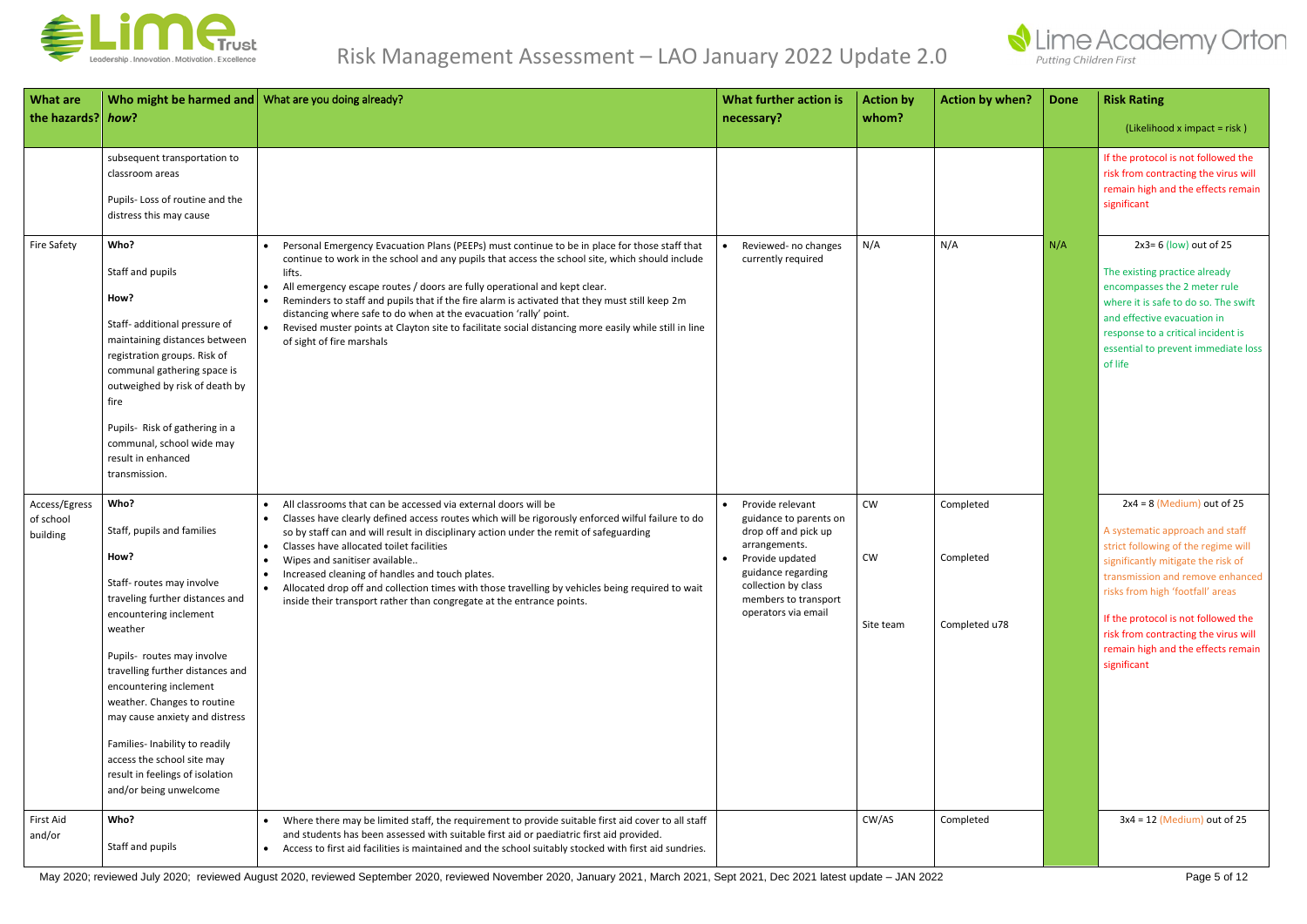

| <b>What are</b><br>the hazards? how? | Who might be harmed and What are you doing already?                                                                                                                                                                                                                                                                                                                                                                                              |                                                                                                                                                                                                                                                                                                                                                                                                                                                                                                                                                                                                                                     | What further action is<br>necessary?                                                                                                 | <b>Action by</b><br>whom? | <b>Action by when?</b> | <b>Done</b> | <b>Risk Rating</b><br>(Likelihood x impact = risk)                                                                                                                                                                                                                                                                                                                                                                                                            |
|--------------------------------------|--------------------------------------------------------------------------------------------------------------------------------------------------------------------------------------------------------------------------------------------------------------------------------------------------------------------------------------------------------------------------------------------------------------------------------------------------|-------------------------------------------------------------------------------------------------------------------------------------------------------------------------------------------------------------------------------------------------------------------------------------------------------------------------------------------------------------------------------------------------------------------------------------------------------------------------------------------------------------------------------------------------------------------------------------------------------------------------------------|--------------------------------------------------------------------------------------------------------------------------------------|---------------------------|------------------------|-------------|---------------------------------------------------------------------------------------------------------------------------------------------------------------------------------------------------------------------------------------------------------------------------------------------------------------------------------------------------------------------------------------------------------------------------------------------------------------|
| Medical<br>intervention              | How?<br>Staff- may need to be involved<br>in invasive medical procedures<br>that require the use of a high<br>level of PPE for what may<br>become an extended period of<br>time in response to an<br>emergency medical situation<br>Pupils- may be in close physical<br>contact with the member or<br>members of staff providing first<br>aid. They may also be distressed<br>by the use of PPE if it is not a<br>familiar part of their routine | Access to appropriate PPE to undertake the tasks required and detailed in individual student's<br>medical tracker area, RAs and/or digital passports<br>Staff or pupils with medical needs have been assessed and relevant consents are in place.<br>Staff have been trained in the use of medications and increased level of control applied, to<br>include the use of PPE if required.<br>School outlines the specific medical needs of their cohort and seek appropriate<br>$\bullet$<br>support/advice/training from community nursing services and complex care teams to ensure<br>needs are met in a safe and comfortable way |                                                                                                                                      | AS<br><b>CW</b>           |                        |             | A systematic approach and staff<br>strict following of the regime will<br>significantly mitigate the risk of<br>transmission and remove enhanced<br>risks from high 'footfall' areas<br>If the protocol is not followed the<br>risk from contracting the virus will<br>remain high and the effects remain<br>significant                                                                                                                                      |
| Waste                                | Who?<br>Staff and contractors<br>How?<br>Staff- may need to handle<br>waste that is contaminated<br>with the virus and therefore at<br>risk from potential infection<br>Contractors - may need to<br>handle waste that is<br>contaminated with the virus<br>and risk infection                                                                                                                                                                   | Relocate waste bins to key strategic positions both in school buildings and in external areas that<br>are in use in order that waste materials can be managed safely<br>Bins should be emptied daily with consideration to more frequent intervals if required.<br>$\bullet$                                                                                                                                                                                                                                                                                                                                                        | Consideration and<br>allocation of safe<br>storage spaces that do<br>not require staff to<br>cross 'bubble'<br>boundaries to access. | <b>CW</b>                 | Completed              |             | $2x4 = 8$ (Medium) out of 25<br>A systematic approach and staff<br>strict following of the regime will<br>significantly mitigate the risk of<br>transmission and remove enhances<br>risks from surface transmission<br>If the protocol is not followed the<br>risk from contracting the virus will<br>remain high and the effects remain<br>significant                                                                                                       |
| Staff Lunch<br>times                 | Who?<br>Staff<br>How?<br>Staff-contract virus via surface<br>transfer                                                                                                                                                                                                                                                                                                                                                                            | Staff lunchtimes will remain staggered to achieve the social distancing.<br>$\bullet$<br>Staff will be encouraged to wipe surfaces before and after use<br>$\bullet$<br>Handwashing before and after eating and drinking<br>$\bullet$                                                                                                                                                                                                                                                                                                                                                                                               | • Wipes available                                                                                                                    | <b>CW</b>                 | Completed              |             | $3x4 = 12$ (Medium) out of 25<br>A systematic approach and staff<br>strict following of the regime will<br>significantly mitigate the risk of<br>transmission and remove enhances<br>risks from surface transmission<br>If the protocol is not followed the<br>risk from contracting the virus will<br>remain high and the effects remain<br>significant-= failure to comply and<br>any cross bubble activities may<br>lead to partial or full school closure |

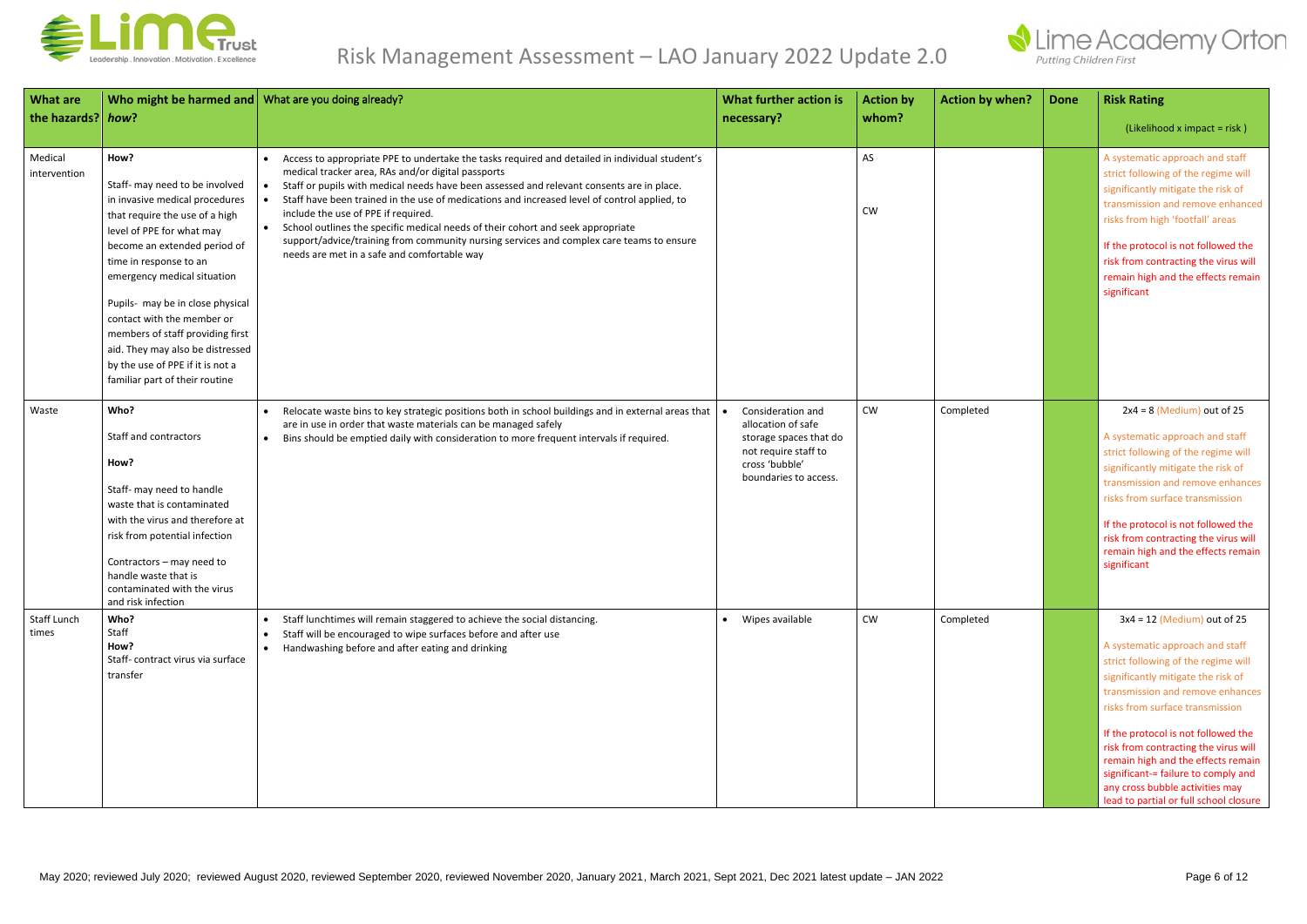

| <b>What are</b><br>the hazards? how?            | Who might be harmed and   What are you doing already?                                                                                                                                                                                 |                                                                                                                                                                                                                                                                                                                                                                                                                                                                                                                                                                                                                                                                                                                                                                                                                                                                                                                                                                                                                                                                                                                                                                                                             | What further action is<br>necessary?                                                                                                                                                                                                      | <b>Action by</b><br>whom? | <b>Action by when?</b>  | <b>Done</b> | <b>Risk Rating</b><br>(Likelihood x impact = risk)                                                                                                                                                                                                                                                                                                                                                                                                                                                                                                                           |
|-------------------------------------------------|---------------------------------------------------------------------------------------------------------------------------------------------------------------------------------------------------------------------------------------|-------------------------------------------------------------------------------------------------------------------------------------------------------------------------------------------------------------------------------------------------------------------------------------------------------------------------------------------------------------------------------------------------------------------------------------------------------------------------------------------------------------------------------------------------------------------------------------------------------------------------------------------------------------------------------------------------------------------------------------------------------------------------------------------------------------------------------------------------------------------------------------------------------------------------------------------------------------------------------------------------------------------------------------------------------------------------------------------------------------------------------------------------------------------------------------------------------------|-------------------------------------------------------------------------------------------------------------------------------------------------------------------------------------------------------------------------------------------|---------------------------|-------------------------|-------------|------------------------------------------------------------------------------------------------------------------------------------------------------------------------------------------------------------------------------------------------------------------------------------------------------------------------------------------------------------------------------------------------------------------------------------------------------------------------------------------------------------------------------------------------------------------------------|
| Staff/Pupils<br>within the<br>shielded<br>group | Who?<br><b>Staff and Pupils</b><br>How?<br>Contracting virus, which for<br>those within this group is much<br>more likely to lead to<br>complication and potential<br>serious health implication<br>which may result in death         | Any member of staff or pupil that is within the shielding list must have an individual risk<br>assessment undertaken                                                                                                                                                                                                                                                                                                                                                                                                                                                                                                                                                                                                                                                                                                                                                                                                                                                                                                                                                                                                                                                                                        | • Monitoring of Shielding<br>lists to ensure that up<br>to date information is<br>available to decision<br>makers                                                                                                                         | CW                        | Ongoing                 |             | $4x5 = 20$ (High) out of 25<br>It is likely that the virus may be<br>brought into one of our settings via<br>someone in the pre-symptom<br>phase of infection. At this point<br>good hygiene and cleaning regimes<br>are highly effective in containing<br>the spread. If infection DOES occur,<br>the consequences to the health<br>those within this group are likely to<br>be significant and I may be life<br>threatening therefore justifying the<br>high impact rating.                                                                                                |
| Contractors                                     | Who?<br>Contractors<br>How?<br>Contracting virus                                                                                                                                                                                      | All contractors must provide a suitable and sufficient risk assessment for the activities they<br>carry out which must include covid-19.<br>All planned/reactive maintenance to be carried out during out of hours unless seen as an<br>emergency.<br>All contractors will be provided with the School's operating guidance.                                                                                                                                                                                                                                                                                                                                                                                                                                                                                                                                                                                                                                                                                                                                                                                                                                                                                | Clear planning of any<br>$\bullet$<br>and all works except in<br>response to an<br>emergency situation<br>which takes into<br>account any additional<br>cleaning requirements<br>and any opportunity for<br>cross bubble<br>contamination | LF+ Site                  | As and when<br>required |             | $2x4 = 8$ (Medium) out of 25<br>The strict following and QA of the<br>RA and Op Guidance will<br>significantly mitigate the risk of<br>transmission and remove enhances<br>risks from external contractors If<br>the protocol is not followed the risk<br>from contracting the virus will<br>remain high and the effects remain<br>significant                                                                                                                                                                                                                               |
| Property<br>Compliance                          | Who?<br>All who occupy or enter the<br>building<br>How?<br>Building becomes unsafe due to $\vert \bullet \vert$<br>lack of checking resulting in<br>danger to life                                                                    | The school has ensured that relevant property statutory compliance checks have been<br>completed and records updated.<br>Daily and weekly checks have been reinstated and pre-opening checklist completed.<br>$\bullet$<br>Use of Every system for compliance monitoring<br>$\bullet$<br>Use of Judicium assessments to ensure compliance and highlight any recommendations for<br>implementation to improve and enhance practice                                                                                                                                                                                                                                                                                                                                                                                                                                                                                                                                                                                                                                                                                                                                                                           | All serious property<br>concerns to be raised<br>with Laura Fisher and<br>appropriate steps are in<br>place to ensure the<br>safety of all building<br>occupants.                                                                         | LF                        | If and when required    |             | $2x3=6$ (low) out of 25<br>The existing practice and checking<br>in place, with checks completed<br>outside of pupil provision operating<br>hours, with the exception of fire<br>evacuation checks.                                                                                                                                                                                                                                                                                                                                                                          |
| Hygiene                                         | Who?<br>Anyone accessing the school<br>site and the people they come<br>into contact with externally.<br>How?<br>$All -$<br>Contracting virus, which for<br>some will have serious health<br>implication which may result in<br>death | The school has a suitable supply of soap and access to warm water for washing hands.<br>See hand washing guidance.<br>https://www.nhs.uk/live-well/healthy-body/best-way-to-wash-your-hands/<br>Appropriate controls are in place to ensure the suitable sanitisation of pupil's hands following<br>arrival, breaks, before meals and following the use of toilets.<br>Promote hygienic practices at all levels and for all staff, with emphasis on handwashing and<br>$\bullet$<br>respiratory etiquette<br>Hand washing facilities in all classrooms<br>Staff, students and visitors to be reminded on a regular basis to wash their hands for 20<br>seconds with water and soap and the importance of proper drying with disposable towels. Use<br>of signage as reminders and access to clear process as a prompt<br>Staff, students and visitors reminded to catch coughs and sneezes in tissues - Follow Catch it,<br>Bin it, Kill it and to avoid touching face, eyes, nose or mouth with unclean hands. Tissues will be<br>made available throughout the school.<br>Wherever possible we keep rooms well-ventilated, areas with poor ventilation may be taken<br>out of use if use is not required. | Posters, leaflets<br>and other materials are<br>available for display. Display<br>prominently<br>https://www.gov.uk/govern<br>ment/publications/guidance<br>-to-employers-and-<br>businesses-about-covid-19                               | SLT/Site/Admi             | Completed               |             | $4x4 = 16$ (High) out of 25<br>It is likely that the virus may be<br>brought into one of our settings via<br>someone in the pre-symptom<br>phase of infection. At this point<br>good hygiene and cleaning regimes<br>are highly effective in containing<br>the spread. Staff will practice good<br>hand hygiene and social distancing<br>BUT our pupils, in most cases will<br>not be able to and will require a<br>high level of support to facilitate<br>this.<br>If infection DOES occur PHE may<br>enforce partial or full closure.<br>Additionally, the consequences to |

May 2020; reviewed July 2020; reviewed August 2020, reviewed September 2020, reviewed November 2020, January 2021, March 2021, Sept 2021, Dec 2021 latest update – JAN 2022 Page 7 of 12

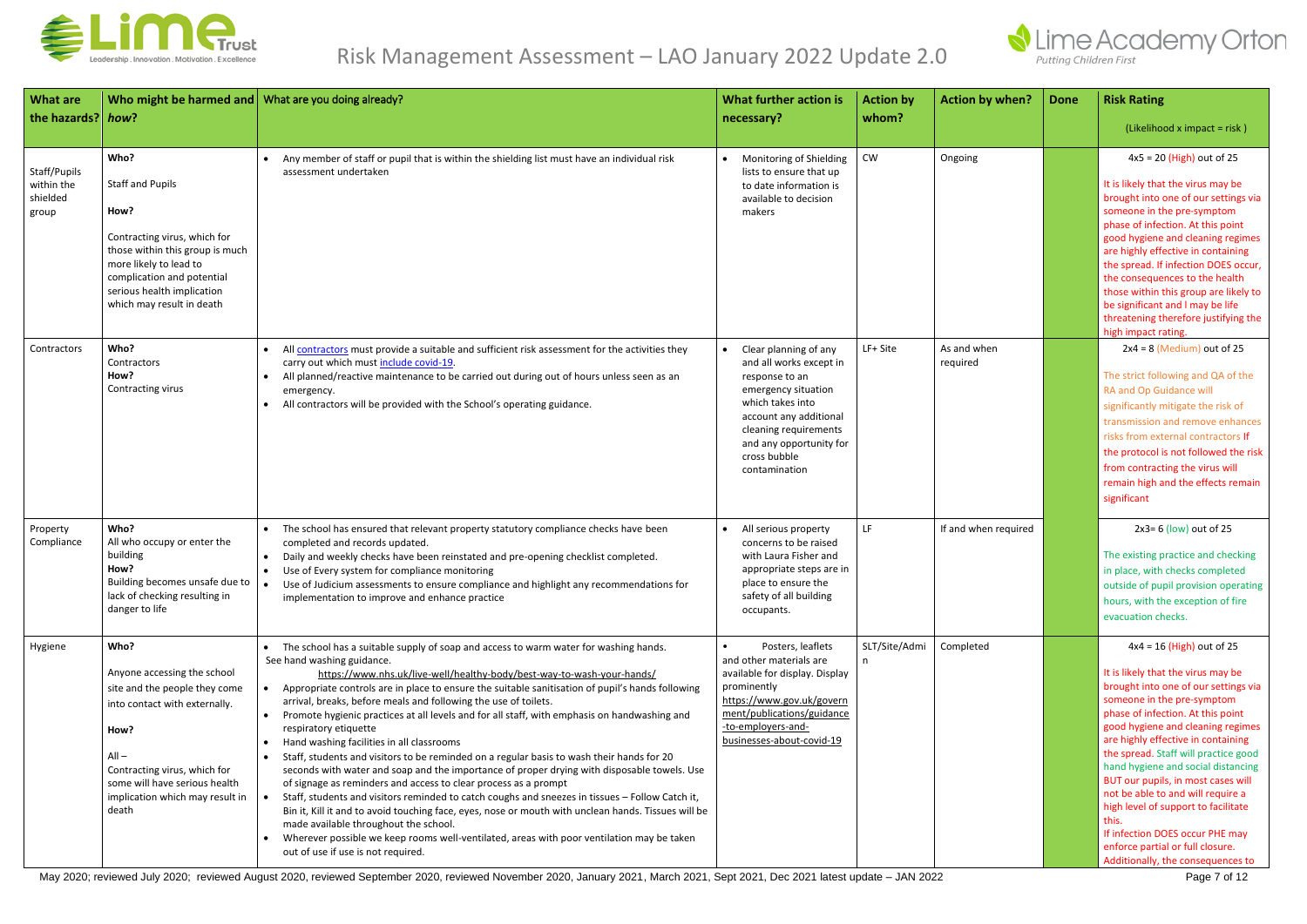

| <b>What are</b><br>the hazards? how?           | Who might be harmed and What are you doing already?                                                                                                                                                                                                                                                |                                                                                                                                                                                                                                                                                                                                                                                                                                                    | What further action is<br>necessary?                                                                                                                                                                                                                                                                    | <b>Action by</b><br>whom? | <b>Action by when?</b>                                                                  | <b>Done</b> | <b>Risk Rating</b><br>(Likelihood x impact = risk)                                                                                                                                                                                                                                                                                                                                                                                                                                                                                                                                                                                                                                  |
|------------------------------------------------|----------------------------------------------------------------------------------------------------------------------------------------------------------------------------------------------------------------------------------------------------------------------------------------------------|----------------------------------------------------------------------------------------------------------------------------------------------------------------------------------------------------------------------------------------------------------------------------------------------------------------------------------------------------------------------------------------------------------------------------------------------------|---------------------------------------------------------------------------------------------------------------------------------------------------------------------------------------------------------------------------------------------------------------------------------------------------------|---------------------------|-----------------------------------------------------------------------------------------|-------------|-------------------------------------------------------------------------------------------------------------------------------------------------------------------------------------------------------------------------------------------------------------------------------------------------------------------------------------------------------------------------------------------------------------------------------------------------------------------------------------------------------------------------------------------------------------------------------------------------------------------------------------------------------------------------------------|
|                                                |                                                                                                                                                                                                                                                                                                    |                                                                                                                                                                                                                                                                                                                                                                                                                                                    |                                                                                                                                                                                                                                                                                                         |                           |                                                                                         |             | the health of an individual may be<br>life threatening therefore justifying<br>the high impact rating.                                                                                                                                                                                                                                                                                                                                                                                                                                                                                                                                                                              |
| Shared activity<br>and<br>equipment<br>use.    | Who?<br>Staff and pupils<br>How?<br>Staff-interaction with<br>equipment that may cause<br>surface transmission of the<br>virus and result in illness or<br>death<br>Pupils- interaction with<br>equipment that may cause<br>surface transmission of the<br>virus and result in illness or<br>death | Large shared equipment may now be used be used - i.e PE mats, soft play etc.<br>Some specialist spaces or equipment will be allocated to a particular class via a timetable<br>$\bullet$<br>system<br>Small shared equipment should be cleaned through after use ready for the next group                                                                                                                                                          | Keep under review<br>whether the use of<br>outdoor play<br>equipment should be<br>used.                                                                                                                                                                                                                 | <b>CW</b>                 | Ongoing                                                                                 |             | $4x4 = 16$ (High) out of 25<br>It is likely that the virus may be<br>brought into one of our settings via<br>someone in the pre-symptom<br>phase of infection. At this point<br>good hygiene and cleaning regimes<br>are highly effective in containing<br>the spread. Staff will practice good<br>hand hygiene and spot cleaning,<br>but our pupils, in most cases will<br>not be able to and will require a<br>high level of support to facilitate<br>this.<br>If infection DOES occur PHE may<br>enforce partial or full closure.<br>Additionally, the consequences to<br>the health of an individual may be<br>life threatening therefore justifying<br>the high impact rating. |
| Accident<br>reporting<br>Covid-19<br>incidents | N/A- reporting function                                                                                                                                                                                                                                                                            | The Health & Safety Executive have recently updated the Reporting of Injuries, Diseases and<br>$\bullet$<br>Dangerous Occurrences regulations (RIDDOR) to include the requirement to report possible or<br>actual exposure to the Covid-19 virus as a result of, or in connection with, a work activity.<br>For further advice and guidance, we will contact Laura Fisher in her role as Trust, competent<br>$\bullet$<br>Health & Safety Adviser. | Completion of IOSH<br>managing safely course<br>by Headteacher to<br>allow access to onsite,<br>immediate accredited<br>H&S support for staff                                                                                                                                                           | <b>CW</b>                 | Completed                                                                               |             |                                                                                                                                                                                                                                                                                                                                                                                                                                                                                                                                                                                                                                                                                     |
| Administrative<br>Staff                        | Who?<br>Staff, pupils and visitors<br>How?<br>All- interaction with shared<br>equipment and multiple people<br>on a daily basis which could<br>cause surface and/or airborne<br>transmission of the virus and<br>result in illness or death                                                        | Allocated working spaces to reduce surface contamination and cross infection<br>$\bullet$<br>Operational guidance is in place for all staff and visitors<br>$\bullet$<br>Use of signage regarding expectations<br>$\bullet$<br>Regular cleaning of hard surfaces<br>$\bullet$                                                                                                                                                                      | Posters, leaflets and<br>other materials are<br>available for display.<br>Display prominently.<br>(Completed at Clayton<br>campus - Action<br>required at Malborne<br>campus and The Hub)<br>https://www.gov.uk/govern<br>ment/publications/guidance<br>-to-employers-and-<br>businesses-about-covid-19 | LF/SN                     | Completed                                                                               |             | $3x4 = 12$ (Medium) out of 25<br>It is likely that the virus may be<br>brought into one of our settings via<br>someone in the pre-symptom<br>phase of infection. At this point<br>good hygiene and cleaning regimes<br>are highly effective in containing<br>the spread. Additional layers of<br>safety are in place. The<br>consequences to the health of an<br>individual may be life threatening<br>therefore justifying the medium<br>impact rating.                                                                                                                                                                                                                            |
| Personal<br>Protective<br>Equipment            | Who?<br>Staff, pupils and visitors<br>How?                                                                                                                                                                                                                                                         | Personal Protective Equipment should not be used as an alternative to social distancing and/or<br>$\bullet$<br>good hand hygiene except where there is no other practical solution.<br>Where PPE (disposal gloves, aprons and masks) are usually used they are available for use by<br>$\bullet$<br>employees these may only be used with appropriate Personal Protective Equipment donning                                                        | Ensure ongoing sufficient<br>supply and stocks of the<br>following commodities:<br>hand sanitizer,                                                                                                                                                                                                      | LF + Site team            | Weekly stock check<br>and ordering (NB-<br>mindful not to stock<br>pile and leave other | Ongoing     | $4x4 = 16$ (High) out of 25<br>It is most likely that the virus may<br>be brought into one of our settings                                                                                                                                                                                                                                                                                                                                                                                                                                                                                                                                                                          |

May 2020; reviewed July 2020; reviewed August 2020, reviewed September 2020, reviewed November 2020, January 2021, March 2021, Sept 2021, Dec 2021 latest update – JAN 2022 Page 8 of 12

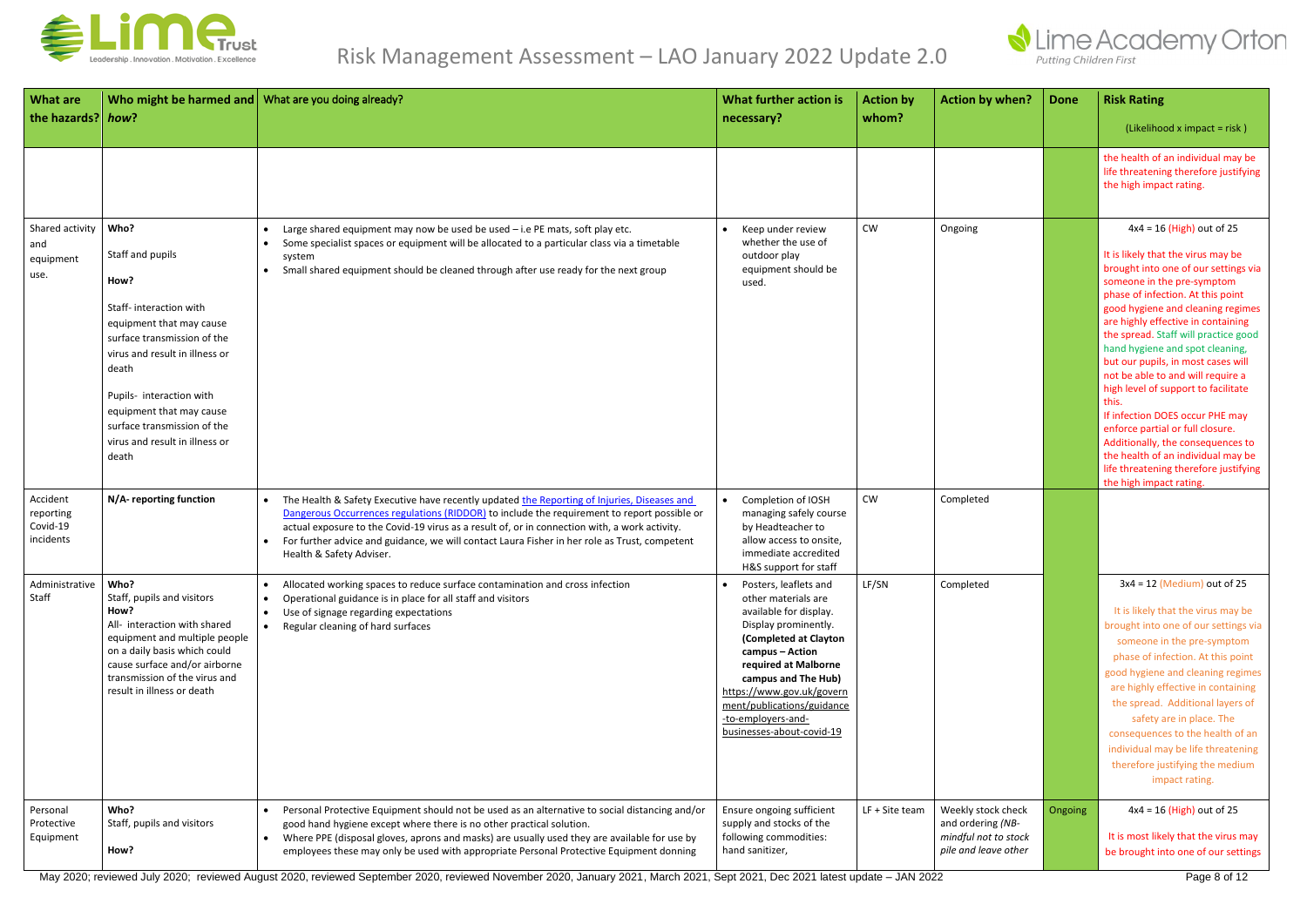

| <b>What are</b><br>the hazards? how?                                | Who might be harmed and What are you doing already?                                                                                                                                                                                                                                                                                                      |                                                                                                                                                                                                                                                                                                                                                                                                                                                                                                                                                           | What further action is<br>necessary?                                                                                                                                    | <b>Action by</b><br>whom? | <b>Action by when?</b>                                                    | <b>Done</b> | <b>Risk Rating</b>                                                                                                                                                                                                                                                                                                                                                                        |  |                                                                                                                                                                    |
|---------------------------------------------------------------------|----------------------------------------------------------------------------------------------------------------------------------------------------------------------------------------------------------------------------------------------------------------------------------------------------------------------------------------------------------|-----------------------------------------------------------------------------------------------------------------------------------------------------------------------------------------------------------------------------------------------------------------------------------------------------------------------------------------------------------------------------------------------------------------------------------------------------------------------------------------------------------------------------------------------------------|-------------------------------------------------------------------------------------------------------------------------------------------------------------------------|---------------------------|---------------------------------------------------------------------------|-------------|-------------------------------------------------------------------------------------------------------------------------------------------------------------------------------------------------------------------------------------------------------------------------------------------------------------------------------------------------------------------------------------------|--|--------------------------------------------------------------------------------------------------------------------------------------------------------------------|
|                                                                     |                                                                                                                                                                                                                                                                                                                                                          |                                                                                                                                                                                                                                                                                                                                                                                                                                                                                                                                                           |                                                                                                                                                                         |                           |                                                                           |             | (Likelihood x impact = risk)                                                                                                                                                                                                                                                                                                                                                              |  |                                                                                                                                                                    |
|                                                                     | All- incorrect use of PPE may<br>lead to enhanced spread via<br>surface and/or airborne<br>transmission of the virus and<br>result in illness or death                                                                                                                                                                                                   | and doffing techniques. Staff using this equipment MUST have completed watching the<br>mandatory PPE donning and offing video via the Every portal.<br>Re-usable PPE should be thoroughly cleaned after use and not shared between staff.<br>$\bullet$<br>Grab bags for suspected cases available from leadership offices on both Clayton and Malborne<br>Campus'<br>Children, young people and learners whose care routinely already involves the use of PPE due<br>$\bullet$<br>to their intimate care needs should receive their care in the same way. | suitable cleaning products,<br>waste disposal equipment,<br>disposable masks, aprons<br>and gloves<br>Work with Health for<br>guidance on PPE for<br>gastrostomy feeds, | CW/AS                     | settings without<br>adequate access to<br>required products)<br>Completed |             | via someone in the pre-symptom<br>phase of infection. At this point<br>good hygiene and cleaning regimes<br>are highly effective in containing<br>the spread. If infection DOES occur<br>PHE may enforce partial or full<br>closure.                                                                                                                                                      |  |                                                                                                                                                                    |
| Symptoms of<br>$Covid-19-$<br>suspected or<br>test positive<br>case | Who?<br>Staff, pupils and families<br>How?<br>Closure of school to specific                                                                                                                                                                                                                                                                              | Staff or pupils exhibiting any symptoms of COVID-19 should not be in school.<br>If anyone, staff or pupil, becomes unwell with a new continuous cough, a high temperature or<br>other symptoms during the day in the school, they will be sent home and advised to follow the<br>stay at home and testing guidance.<br>Anyone presenting Covid-19 symptoms to be isolated according to school protocol awaiting<br>collection. This will take place in the pool atrium on the clayton site and in the meeting room                                        | Continue to follow current<br>advice regarding self-<br>isolation and testing<br>Inform transport services.<br>Re-fresh all staff in use of<br>PPE.                     | <b>CW</b><br>CW           | Ongoing<br>completed                                                      |             | $4x4 = 16$ (High) out of 25<br>Even with the mitigations<br>implemented and strict entrance<br>process it still remains likely that<br>the virus may be brought into one                                                                                                                                                                                                                  |  |                                                                                                                                                                    |
|                                                                     | cohorts or in extreme cases full<br>closure.<br>Staff- additional stress and<br>anxiety caused by risk of virus<br>and provision of remote                                                                                                                                                                                                               | on the Malborne site. Windows will be opened and allocated toilet facilities used (Malborne is<br>the upper staff toilet, which will be closed to others until a deep clean has happened. Clayton<br>the toilet off the atrium is to be used)<br>If the child awaiting collection requires personal care, disposable gloves, a disposable apron<br>$\bullet$<br>and a fluid resistant mask these should be worn by the supervising adults.<br>Test and trace:<br>In an emergency, if they are seriously ill call 999.<br>$\bullet$                        | Contact parents when<br>necessary for self - isolation<br>and use Public Health<br>England template letters if<br>these are advised.<br>Circulate this information      | <b>CW</b>                 | When required                                                             |             | of our settings via someone in the<br>pre-symptom phase of infection.<br>They may then continue to access<br>the setting until symptoms present.<br>If infection DOES occur PHE may<br>enforce partial or full closure<br>causing stress and anxiety.<br>Additionally, the consequences to                                                                                                |  |                                                                                                                                                                    |
|                                                                     | learning<br>Pupils- Loss of educational<br>provision and access to<br>specialist resources. Additional<br>impact on wellbeing and mental<br>health                                                                                                                                                                                                       | Wash hands thoroughly for 20 seconds after removing PPE                                                                                                                                                                                                                                                                                                                                                                                                                                                                                                   | and Public Health England<br>guidance from NHS and on<br>website.                                                                                                       |                           |                                                                           | <b>CW</b>   | When required                                                                                                                                                                                                                                                                                                                                                                             |  | the health of an individual who<br>may have become infected as part<br>of a 'break out' may be life<br>threatening therefore justifying the<br>high impact rating. |
|                                                                     | Families- potential loss of<br>earnings, poverty or loss of<br>employment                                                                                                                                                                                                                                                                                |                                                                                                                                                                                                                                                                                                                                                                                                                                                                                                                                                           |                                                                                                                                                                         |                           |                                                                           |             |                                                                                                                                                                                                                                                                                                                                                                                           |  |                                                                                                                                                                    |
| Behaviour                                                           | Who?<br>Staff and pupils<br>How?                                                                                                                                                                                                                                                                                                                         | Staff/Pupil behaviour and cooperation will be the key to implementing all of the controls.<br>$\bullet$<br>School will carry out inductions to inform staff and pupils of the changes.<br>$\bullet$<br>Encourage staff to cooperate with government plans for contact tracing.<br>$\bullet$<br>Pupil behaviour will be continually monitored for COVID-19 compliance.<br>$\bullet$<br>Pupils have digital passports in place which detail their positive support plans.<br>$\bullet$                                                                      | Briefing session on<br><b>Trust Behaviour Policy</b><br>for all staff as a follow<br>up to Every Portal<br>document sharing<br>Direction to staff to                    | <b>CW</b>                 | Completed                                                                 |             | $4x5 = 20$ (High) out of 25<br>Even with the mitigations<br>implemented and strict entrance<br>process it still remains likely that<br>the virus may be brought into one                                                                                                                                                                                                                  |  |                                                                                                                                                                    |
|                                                                     | Staff- may need to be involved<br>in Physical intervention/support<br>procedures, whilst these would<br>require the use of a high level<br>of PPE due to the proximity to<br>children and other adults it will<br>most likely not be possible to<br>delay the intervention to allow<br>staff to don appropriate PPE.<br>This significantly increased the |                                                                                                                                                                                                                                                                                                                                                                                                                                                                                                                                                           | read and familiarise<br>themselves with the<br>DPs and RAs for the<br>pupils within their class<br>and KS2 Bubbles as a<br>preventative measure                         |                           |                                                                           |             | of our settings via someone in the<br>pre-symptom phase of infection.<br>They may then continue to access<br>the setting until symptoms present<br>and could be infected at the time<br>of a physical intervention taking<br>place - the risk of cross<br>contaminations is incredibly high in<br>these situations.<br>If infection DOES occur PHE may<br>enforce partial or full closure |  |                                                                                                                                                                    |

May 2020; reviewed July 2020; reviewed August 2020, reviewed September 2020, reviewed November 2020, January 2021, March 2021, Sept 2021, Dec 2021 latest update – JAN 2022 Page 9 of 12

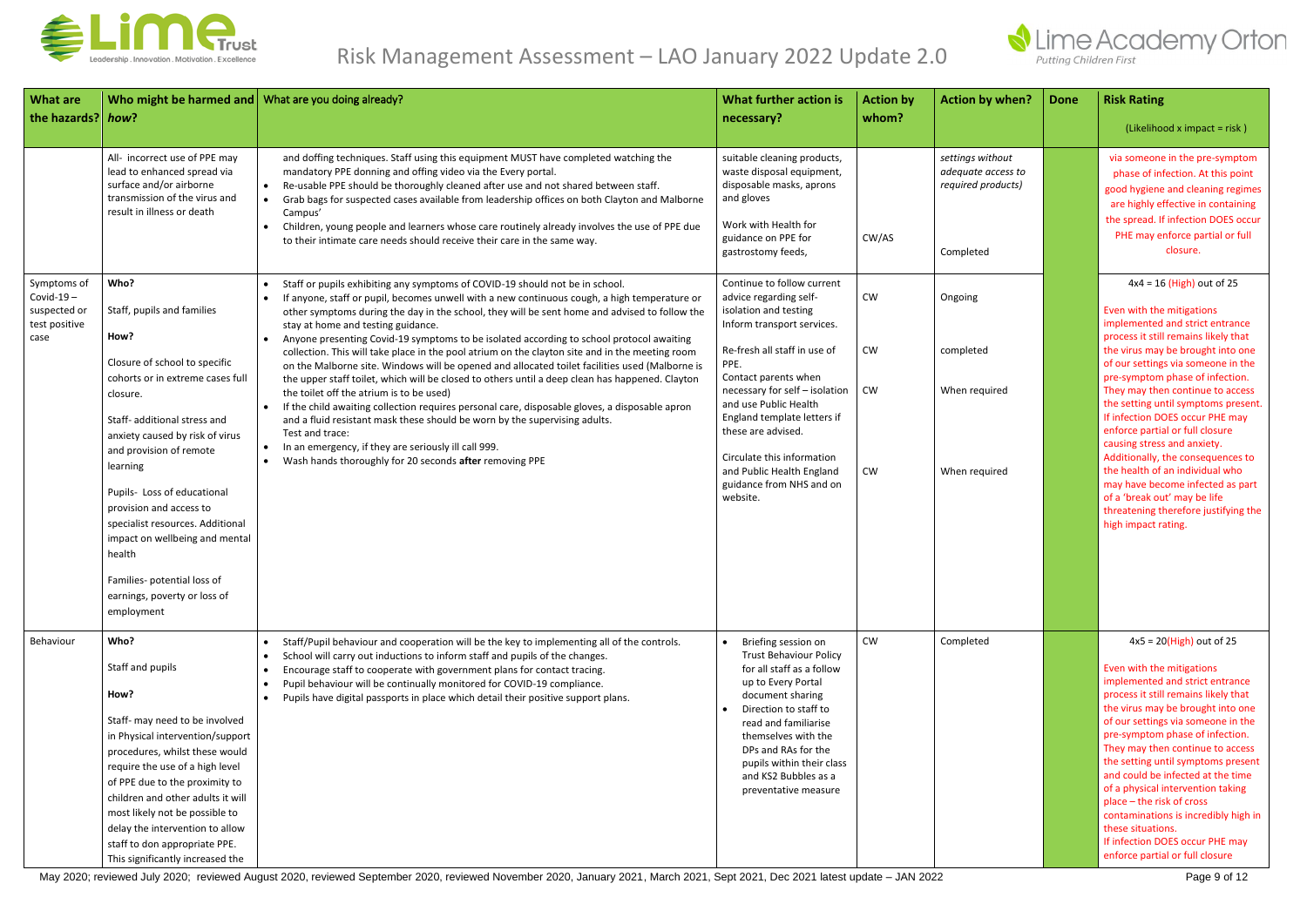

| <b>What are</b><br>the hazards? how? | Who might be harmed and What are you doing already?                                                                                                                                                                                                                                                                                                                                                                                                                                                  |                                                                                                                                                                                                                                                                                                                                                                                                                                                                                      | What further action is<br>necessary?                                                                                                                                                                                                                                                                                           | <b>Action by</b><br>whom?              | <b>Action by when?</b>            | <b>Done</b> | <b>Risk Rating</b><br>(Likelihood x impact = risk)                                                                                                                                                                                                                                                                                                                                                                                                                                                                                                                                                                                                                                                                                                                       |
|--------------------------------------|------------------------------------------------------------------------------------------------------------------------------------------------------------------------------------------------------------------------------------------------------------------------------------------------------------------------------------------------------------------------------------------------------------------------------------------------------------------------------------------------------|--------------------------------------------------------------------------------------------------------------------------------------------------------------------------------------------------------------------------------------------------------------------------------------------------------------------------------------------------------------------------------------------------------------------------------------------------------------------------------------|--------------------------------------------------------------------------------------------------------------------------------------------------------------------------------------------------------------------------------------------------------------------------------------------------------------------------------|----------------------------------------|-----------------------------------|-------------|--------------------------------------------------------------------------------------------------------------------------------------------------------------------------------------------------------------------------------------------------------------------------------------------------------------------------------------------------------------------------------------------------------------------------------------------------------------------------------------------------------------------------------------------------------------------------------------------------------------------------------------------------------------------------------------------------------------------------------------------------------------------------|
|                                      | risk of infection, especially via<br>bodily fluids and/or surface<br>contact<br>Pupils- may be in close physical<br>contact with the member or<br>members of staff providing<br>support. They may also be<br>distressed by the use of PPE if it<br>is able to be used.                                                                                                                                                                                                                               |                                                                                                                                                                                                                                                                                                                                                                                                                                                                                      |                                                                                                                                                                                                                                                                                                                                |                                        |                                   |             | causing stress and anxiety.<br>Additionally, the consequences to<br>the health of an individual who<br>may have become infected as part<br>of a 'break out' may be life<br>threatening therefore justifying the<br>high impact rating.                                                                                                                                                                                                                                                                                                                                                                                                                                                                                                                                   |
| School<br>Staffroom                  | Who?<br>Staff and pupils<br>How?<br>Staff- interaction with<br>equipment that may cause<br>surface transmission of the<br>virus and result in illness or<br>death<br>Pupils- interaction with staff<br>who have picked up the<br>infection may result in<br>transmission of the virus and<br>result in illness or death<br>Closure of school to specific<br>cohorts or in extreme cases full<br>closure.<br>Both - possible part or full<br>closure due to 'break out'<br>under the direction of PHE | Arrangements are in place to ensure the staffroom is not overcrowded and social distancing<br>can be achieved<br>Signage and guidance on cleaning of surfaces, hand washing and maximum capacity in place<br>$\bullet$<br>Reminders regarding the need for good hand hygiene and high surface cleanliness via daily<br>briefings<br>Access to handwashing / sanitisation stations and correct cleaning products                                                                      | Wipes available                                                                                                                                                                                                                                                                                                                | CW                                     | Completed                         |             | $4x5 = 20$ (High) out of 25<br>Even with the mitigations<br>implemented and strict entrance<br>process it still remains likely that<br>the virus may be brought into one<br>of our settings via someone in the<br>pre-symptom phase of infection.<br>They may then continue to access<br>the setting until symptoms present.<br>If infection DOES occur PHE may<br>enforce partial or full closure<br>causing stress and anxiety.<br>Additionally, the consequences to<br>the health of an individual who<br>may have become infected as part<br>of a 'break out' may be life<br>threatening therefore justifying the<br>high impact rating. If staff follow<br>the stringent hand hygiene<br>measures and protocol in place the<br>risk can be significantly mitigated. |
| Equality<br>Impact<br>Assessment     | <b>Staff &amp; Pupils</b>                                                                                                                                                                                                                                                                                                                                                                                                                                                                            | An equality impact assessment has been completed and can be found on the Shared drive<br>within the policies section - it is available to non-employees upon written request                                                                                                                                                                                                                                                                                                         | Review and update in line<br>with date on policy                                                                                                                                                                                                                                                                               | CW                                     | Completed                         | May<br>2020 | Risk factors covered within this<br>document.                                                                                                                                                                                                                                                                                                                                                                                                                                                                                                                                                                                                                                                                                                                            |
| Lack of staff                        | Who?<br>Staff, pupils and families<br>How?<br>Closure of provision to specific<br>pupils and cohorts or in<br>extreme cases full closure due<br>to staffing ratio and inability to<br>source or provide adequate<br>cover.<br>Staff- additional stress and<br>anxiety caused by reduced<br>staffing, risk of virus and<br>provision of remote learning<br>Pupils- Loss of educational<br>provision and access to                                                                                     | Assessment of availability of staff for all activities during the school day, including break and<br>lunchtimes<br>The extent to which existing planning, schemes of work will need to be adapted<br>$\bullet$<br>Overview of staff training to inform decision regarding re-deployment<br>Group of peripatetic staff who work across campus' who can be deployed if necessary are in<br>$\bullet$<br>place within the schools staffing structure.<br>Contingency planning in place. | Review minimum safe<br>operating ratios for<br>class groups to support<br>redeployment and daily<br>cover arrangements<br>Share details of above<br>with staff to ensure<br>they are aware of the<br>decision making<br>process.<br>Completion of daily<br>cover logs to ensure<br>ability to maintain an<br>equitable system. | <b>SLT</b><br>CW<br>$AS/SN +$<br>Admin | Completed<br>Completed<br>Ongoing |             | $4x5 = 20$ (High) out of 25<br>Even with the mitigations<br>implemented and strict entrance<br>process it still remains likely that<br>the virus may be brought into one<br>of our settings via someone in the<br>pre-symptom phase of infection.<br>They may then continue to access<br>the setting until symptoms present.<br>If infection DOES occur PHE may<br>enforce partial or full closure<br>causing stress and anxiety. The<br>school may reach a point where<br>the staffing for a group is<br>unsustainable or unsafe due to lack                                                                                                                                                                                                                            |

May 2020; reviewed July 2020; reviewed August 2020, reviewed September 2020, reviewed November 2020, January 2021, March 2021, Sept 2021, Dec 2021 latest update - JAN 2022 Page 10 of 12

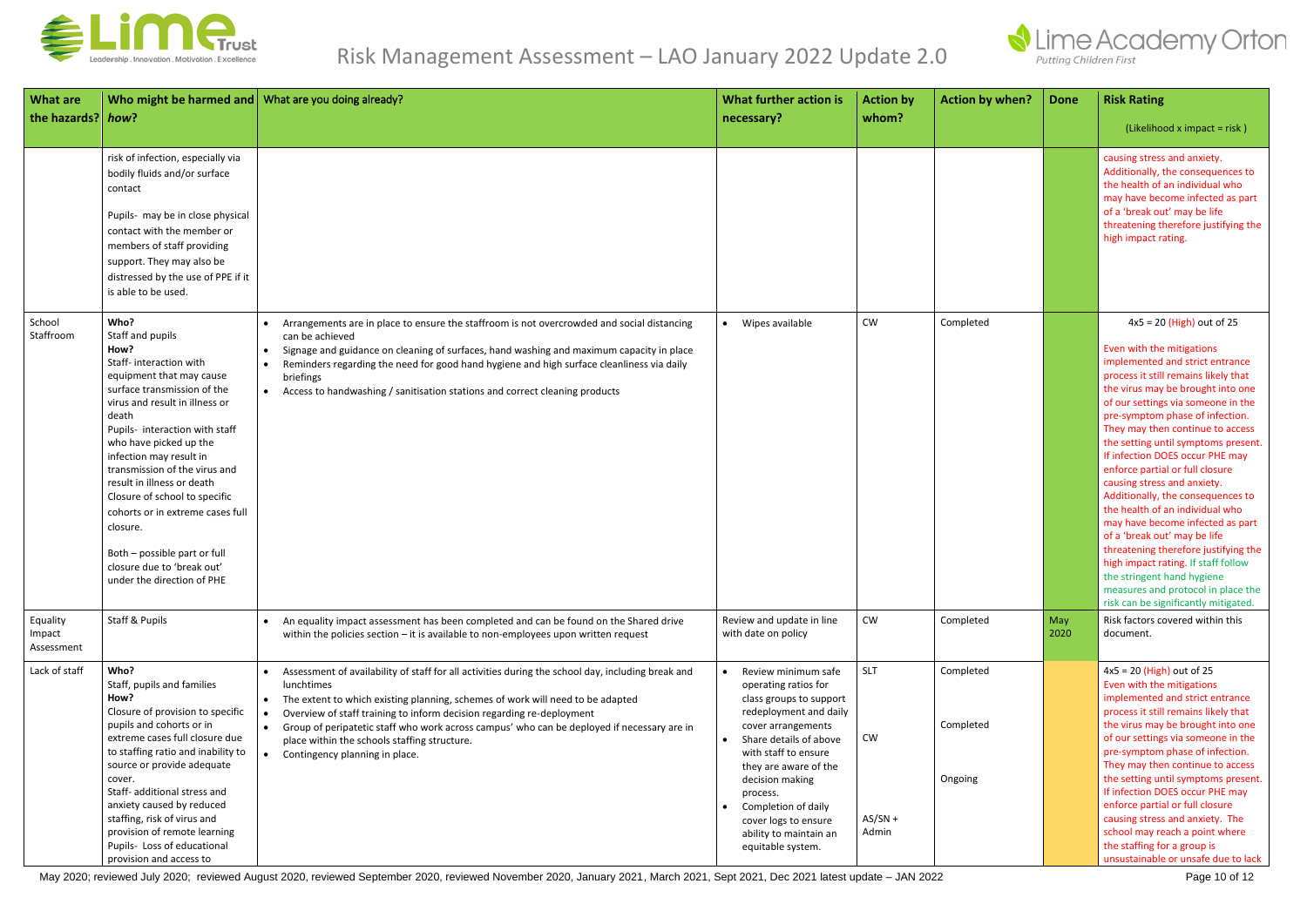

| <b>What are</b><br>the hazards? how?                                                            | Who might be harmed and   What are you doing already?                                                                                                                                                                                                                                                                                                                                                                                                                                                                                                                                                                     |                                                                                                                                                                                                                                                                                                                                                                                                                                                                                                                                                                                                                                                                                                               | What further action is<br>necessary?                                                                                                                                     | <b>Action by</b><br>whom? | <b>Action by when?</b> | <b>Done</b> | <b>Risk Rating</b><br>(Likelihood x impact = risk)                                                                                                                                                                                                                                                                                                                                                                                                                                                                                                                                                                                                                                     |
|-------------------------------------------------------------------------------------------------|---------------------------------------------------------------------------------------------------------------------------------------------------------------------------------------------------------------------------------------------------------------------------------------------------------------------------------------------------------------------------------------------------------------------------------------------------------------------------------------------------------------------------------------------------------------------------------------------------------------------------|---------------------------------------------------------------------------------------------------------------------------------------------------------------------------------------------------------------------------------------------------------------------------------------------------------------------------------------------------------------------------------------------------------------------------------------------------------------------------------------------------------------------------------------------------------------------------------------------------------------------------------------------------------------------------------------------------------------|--------------------------------------------------------------------------------------------------------------------------------------------------------------------------|---------------------------|------------------------|-------------|----------------------------------------------------------------------------------------------------------------------------------------------------------------------------------------------------------------------------------------------------------------------------------------------------------------------------------------------------------------------------------------------------------------------------------------------------------------------------------------------------------------------------------------------------------------------------------------------------------------------------------------------------------------------------------------|
|                                                                                                 | specialist resources or staff.<br>Additional impact on wellbeing<br>and mental health<br>Families- potential loss of<br>earnings, poverty or loss of<br>employment if provision is<br>unable to be provided due to<br>staff absence/illness.                                                                                                                                                                                                                                                                                                                                                                              |                                                                                                                                                                                                                                                                                                                                                                                                                                                                                                                                                                                                                                                                                                               |                                                                                                                                                                          |                           |                        |             | of specialist training-this may<br>result in closure to individuals or<br>cohorts (this would be undertaken<br>in close consultation with the<br>Trust)<br>Additionally, the consequences to<br>the health of an individual who<br>may have become infected as part<br>of a 'break out' may be life<br>threatening therefore justifying the<br>high impact rating.                                                                                                                                                                                                                                                                                                                     |
| Dedicated<br>school<br>transport,<br>including<br>statutory<br>provision                        |                                                                                                                                                                                                                                                                                                                                                                                                                                                                                                                                                                                                                           | Pupils are all transported within campus groups - The providers, under the supervision of the commissioning LA are responsible for the risk management measure. Awareness required for an omicron variant cases re: Track and                                                                                                                                                                                                                                                                                                                                                                                                                                                                                 |                                                                                                                                                                          |                           |                        |             |                                                                                                                                                                                                                                                                                                                                                                                                                                                                                                                                                                                                                                                                                        |
| Learning<br>outside the<br>classroom<br>(day trips,<br>community<br>access and<br>The Hub etc.) | Who?<br>Trust, Staff, pupils and<br>customers<br>How?<br>Trust-risk of liability from<br>public accessing community<br>Hub as customers<br>Staff- additional stress and<br>anxiety caused by risk of virus<br>and pupil lack of understanding<br>of social distancing, pressure of<br>being in additional<br>environments<br>Pupils- Loss of curriculum<br>access and support for PfA. Risk<br>of virus and impact on health<br>and wellbeing<br>Customers-Risk of infection if<br>strict hygiene procedures not<br>followed. Additionally feelings<br>of isolation and/or being<br>unwelcome due to COVID-19<br>measures | All off site activities must be agreed by a member of the SLT<br>$\bullet$<br>Pupils and staff will remain within their classes/keystages<br>$\bullet$<br>We will continue to work with closely vetted external providers, clubs and organisations for<br>$\bullet$<br>curricular, community based learning. This will take place subject to careful planning and RA<br>alongside a shared understanding and collaboration with regards to venue COVID<br>arrangements and operating procedures.<br>Enhanced cleaning regimes in place<br>$\bullet$<br>Access to appropriate PPE and cleaning materials<br>$\bullet$<br>Hub Provision closed to the Public and will remain so for the time being<br>$\bullet$ | RA and COVID-19<br>compliance checks to<br>be completed for The<br>Hub<br>For more information<br>$\bullet$<br>contact Stephen Brown<br>(Outdoor Education<br>Adviser ·) | ${\sf CW}$<br><b>CW</b>   | Completed<br>Completed |             | $4x5 = 20$ (High) out of 25<br>It is likely that the virus may be<br>brought into one of our settings via<br>someone in the pre-symptom<br>phase of infection. At this point<br>good hygiene and cleaning regimes<br>are highly effective in containing<br>the spread. Staff will practice good<br>hand hygiene and social distancing<br>BUT our pupils, in most cases will<br>not be able to and will require a<br>high level of support to facilitate<br>this.<br>If infection DOES occur PHE may<br>enforce partial or full closure.<br>Additionally, the consequences to<br>the health of an individual may be<br>life threatening therefore justifying<br>the high impact rating. |